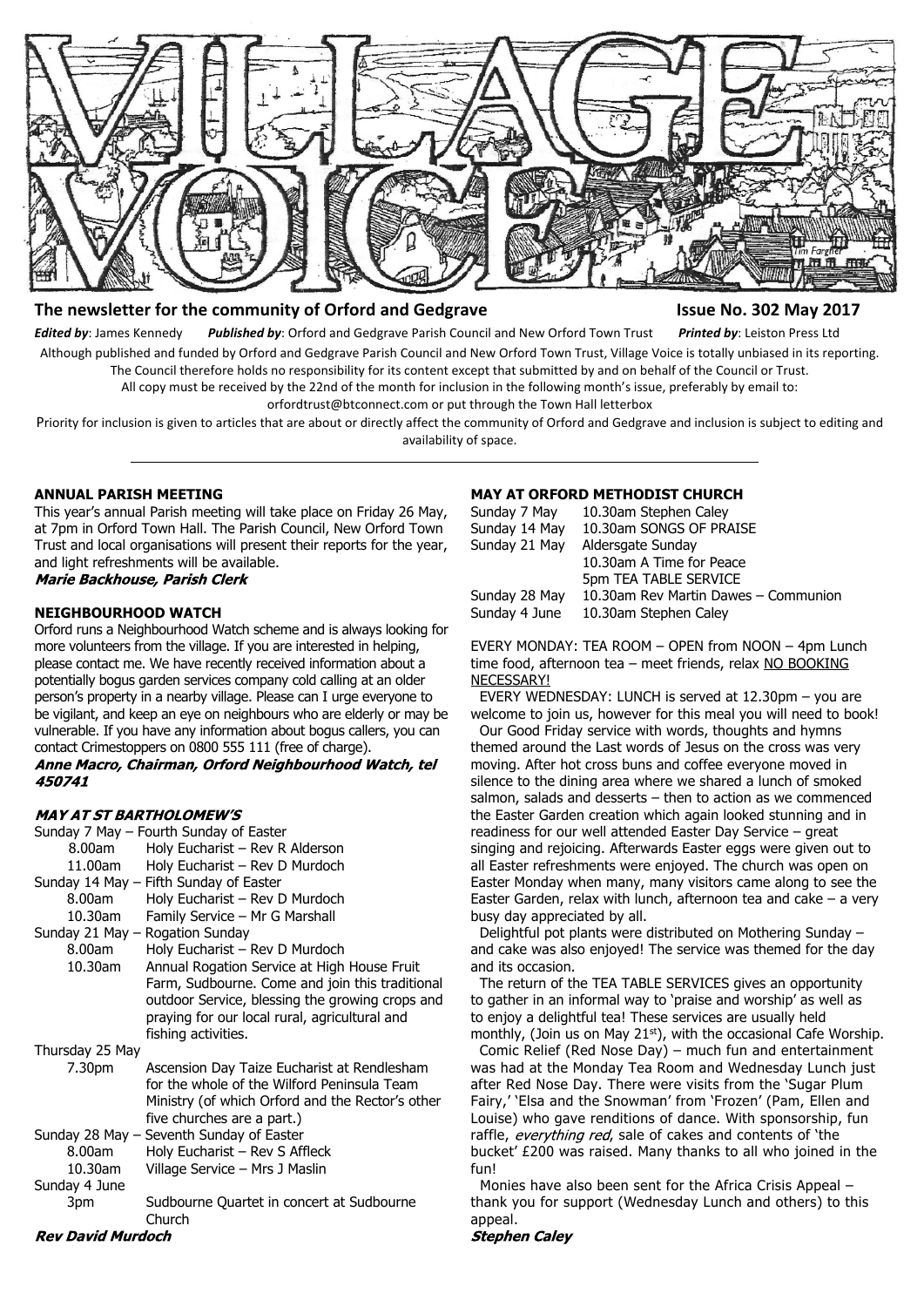#### **ALDE AND ORE ESTUARY PARTNERSHIP - FOLLOW US ON TWITTER!**

We are setting up a Twitter account

https://twitter.com/SOSestuary?lang=en-gb Follow us now to receive our first tweet and keep in touch with Partnership news and activities. A film called **Save Our Suffolk Estuary** has been made – hence our handle @SOSestuary**.**

# **Amanda Bettinson**

#### **NEWS FROM THE PENINSULAR PRACTICE** Peninsula Practice Patient Participation Group

We currently have a strong team as 'the voice of the patient' and are working well on a number of projects to enhance local services. However, we would like some representation from those who normally attend the Orford surgery to give a balanced view. If you would like to join the team, please contact the practice secretary on 01394 411641 who will be happy to give you details. Thank you.

# 'OPEN THE BAG AND LOOK INSIDE'

A new campaign launched by NHS is encouraging people who get prescription medicines to "Open the Bag" at the pharmacy counter and hand back anything they don't need. The average prescription cost overall is quoted at £41.25, which takes into account some very expensive medicines of course, but it certainly makes you think! It is estimated that the cost of wasted medicine annually is £2.1 million in east Suffolk alone, of which £780,000 is returned to pharmacies but cannot be re-used. Safe disposal also costs tens of thousands of pounds. What an absolutely appalling waste!

 Did you know that once you've taken prescription medicine away from the pharmacy or from the delivery driver it cannot be used by anyone else, even if the packet is un-opened. If it is handed back straight away before leaving the premises it can be dispensed again by the pharmacist. As well as opening the bag, there are other actions you can take to help save money. Do not tick the boxes on your repeat prescription form for any medicines you don't need and don't be afraid say that you've stopped taking your repeat medicine. With the NHS facing continued financial pressures these small steps could make a really big difference and ensure that this money can be better spent on patient care rather than being wasted.

 The Peninsula Practice surgery holds a variety of over-thecounter medications for many common ailments. If you are feeling under the weather, there is no need to go all the way into town! If you do need a repeat prescription, please use the drop in boxes at the surgeries or the online service rather than telephoning – this reduces errors and is safer for patients. Peninsula Practice Patient Participation Group

#### **ORFORD SPORTS & RECREATION CLUB – May Events Diary**

Thursday 11 May – Bike meet from 6pm, anyone welcome, you don't have to have a bike.

Friday 19 May – Jimbo's Bingo from 8pm.

Saturday 27 May – Flaming Cheek, if you haven't yet seen this fantastic band, come along for a fantastic night of music. Dawn Phillips, OSRC secretary

# **ORFORDNESS LIGHTHOUSE VISIT DATES: Spring & Summer 2017**

Orfordness Lighthouse Trust volunteers will be opening the Lighthouse to visitors on the following dates: Sunday 28 May (Bank Holiday Weekend) Sunday 25 June Sunday 30 July Sunday 6 August Monday 28 August (Bank Holiday Weekend) To book your place and to join our mailing list, please email orfordnesslighthouse@gmail.com with the number in your

party. Please see our website

www.orfordnesslighthouse.co.uk for all the details including timing, ferry dues, visit advice etc. You can also follow us on Facebook and Instagram. We look forward to welcoming you! **Lydia Finney, Orfordness Lighthouse Trust** 

# **ORFORD SAILING CLUB**

We will be offering 'Taster sailing sessions' which are open to anyone. Come and have some fun sailing! No experience is required, however children must be at least 8 years old and must be able to swim. These sessions are aimed at local families to create an opportunity to experience sailing without any future commitments. We charge £5 per session. Dates:

Wednesdays, 5pm-6.30pm: 7, 14, 21, 28 June, and 5 July Sundays, from 10.30am-12 noon: 25 June, 2 and 9 July Should you be interested please contact **Sheena Barrow**, email sheenabarrow@btinternet.com, 01394 450737

# **ORFORD FLOWER SHOW OPEN MEETING**

An open meeting was held at the Recreation Ground hut on 31 March, to give an opportunity to outline some of the plans for 2017, and to harness ideas for future development of the Flower Show. Thank you to those who attended the meeting.

 The way the Show is financed will be changed this year. Historically, the costs of the Show, amounting to £6-7,000 pa, have been met through three more-or-less equal sources of funds – patrons, field events (mostly tombola and raffle) and gate entrance charges. For 2017, we plan to expand the group of supporters, renamed "Friends of the Flower Show" rather than Patrons, with a suggested minimum contribution per household of £30 – anyone is welcome to become a Friend. Email mikeredmond44@gmail.com if you would like to be contacted nearer the time in order to make a contribution.

 At the same time, we shall abolish the fixed entry charge, and instead encourage people to make a voluntary donation. This carries some risk to the financing of the Show, but hopefully enough attendees will feel able to contribute and thus minimize the risk. The committee needs some extra help to put on the show. We need someone who will handle the publicity for the Show, including setting up a Facebook page and Twitter account (US Presidents need not apply). We also need to recruit replacements for the position of Secretary, as Frances Barnwell would like to step down – If you are interested, please contact Frances on frances.barnwell@gmail.com. Also, Patrick and Caroline Cooper, who organize the children's and the dog races want to hand over having done the job for years. They will help show the ropes this year to anyone who is able to take over the reins. Please contact stephen.j.worrall@gmail.com if you are able to help.

 The exhibit schedule has been distributed, essentially the same as last year's but with a few tweaks. Hopefully, there are plenty of ideas germinating in exhibitors' minds for winning entries. **Mike Redmond, Chairman** 

# **GARDENING CLUB**

**Date:** Thursday, 4<sup>th</sup> May

**Topic:** The Perennial Mr Potter – The Life of a Suffolk Gardener **Presenter:** Bryan Thurlow

**Venue:** Orford Town Hall 'Main Room'

**Time:** 7.30 pm

Bryan tells and illustrates a poignant story of a Suffolk gardener, in a local accent. Born in 1900, the young Horace Potter narrowly escaped the horrors of WW1 and spent all his working life as a full time gardener in a large Suffolk garden. Inspired at an early age, Mr Potter shares his passion for plants and his dream of restoring a much-neglected old knot garden.

Bryan's perennials will also be for sale…

**Flowers for a Cutting Garden by Frances Boscawen of Moat Farm Flowers (April meeting)**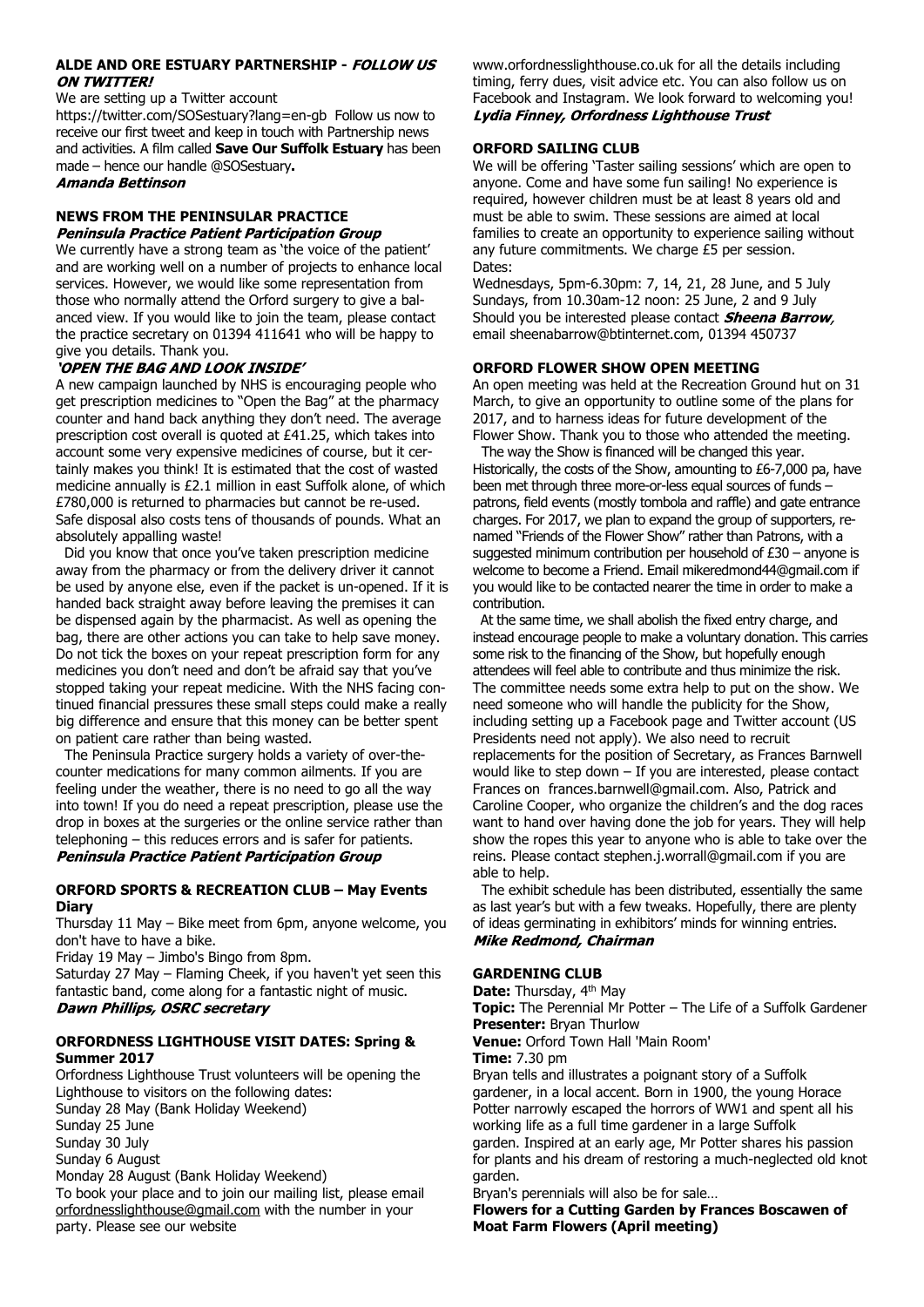Frances started her business in 2013 because of her love of flowers, plants and gardening and the fact that many of the flowers we buy are grown in other countries. She grows and sells fresh flowers locally for homes, occasions and businesses. Frances talked us through the development of her business and her 'growing year' and gave us tips on what to plant and when. She also told us how to 'treat' flowers once picked to optimise their life. She answered our many many questions from members and that gave us more insights. It was a fascinating evening which culminated with a raffle of one of her beautiful bouquets which was one by Anne and Keith Green. The event was very well attended by members including some new ones drawn to join us by the great quality of our speakers…

# **Advance Notice: Coach Trip to Pensthorpe Natural Park and Gardens – all welcome!!**

Wednesday, 5th July 2017 departing Sudbourne/Orford at 8.45/9 a.m.

 At Pensthorpe (www.pensthorpe.com) there are a variety of gardens to enjoy including the Millenium Garden designed by world renowned Piet Oudolf, the Wave and Waveline Garden designed by Chelsea Gold Award winner Julie Toll and the Wildlife Habitat Garden which is a haven for wildlife and rare wildfowl breeds. There are 750 acres linked with trails through ancient fenland meadows and woodlands, so ideal for walking if that's what you like! But if not, there are many benches to enjoy the views as well as walking and relaxing. There is a cafe and shop on site for refreshments or you can bring your own picnic of course!! Cost: £25. Contact: Polly Sharkey to reserve your place.

#### **Still to come in 2017...**

Thursday, 15 June 2.30pm Garden Party (not 1st as previously advertised) – venue: a beautiful local garden previously not open to visitors!! and the Second Competition of a Fragrant Posy.

As always, new members and occasional visitors very

welcome!!<br>**Polly Sharkey 01394 450959** creativefutures98@btinternet.com

# **FITNESS & MOBILITY CLASSES IN ORFORD**

Are you as fit and mobile as you could be? Come to Bart's Hall in Broad Street, Orford and join our happy group where simple exercises improve your muscle strength, flexibility and balance. The class is run by a trained instructor. All ages welcomed. For more information: telephone Maggie Beale 450292

# **FROM ORFORD WEA**

Orford WEA has a television set which it no longer has need of. It's an older-style Hitachi TV, and works well, though would need a Freeview box to receive a TV signal. It is free to a good home! Please call me on 01394 450934 if interested.<br>**Elisabeth Cooper** 

# **OPEN GARDENS IN ORFORD ST. ELIZABETH HOSPICE'S GREAT GARDEN TRAIL**

Gedgrave Hall, Gedgrave Road. Garden Open Saturday, 17 June from 2-6pm, afternoon teas, in aid of the Hospice. Children free. Dogs must be on leads.

# **NATIONAL GARDENS SCHEME**

On Sunday, 11 June 2017, the gardens at The Old Rectory, Rectory Road and at Brundish Lodge, High Street will be open for charity from 2pm to 5pm. Teas will be for sale at Brundish Lodge and the combined charge for both gardens is £5.00, children free.

 On Sunday, 2 July 2017, the gardens at Gedgrave Hall and Green Lane House, both on Gedgrave Road, will be open from 11am to 5pm. Teas will be on sale at Gedgrave Hall. The combined charge for both gardens is £6.00, children free. Dogs must be on leads.

The National Gardens Scheme supports many major charities and your visits to these gardens can help change lives as well as being an enjoyable experience.

#### **KING'S HEAD NEWS**

This year seems to be flying past into May already. Let's start this month's update off with sport. Yes, it is back to cricket again and we have arranged all the pub matches for this year:<br> $2.5<sup>th</sup>$  Mav Thorpeness Dolphin (Away)

- Thorpeness Dolphin (Away) 13<sup>th</sup> June Westleton White Horse (Home)<br>18<sup>th</sup> July Westleton White Horse (Away) Westleton White Horse (Away)
- 27<sup>th</sup> July Thorpeness Dolphin (Home)
- 18<sup>th</sup> August Pearces (Home)

Evervone is welcome to come along and play  $-$  just sign up on the notice in the pub. Enthusiasm is as important as experience and ability. Any questions please feel free to ask Stuart Moss (Captain) or Ian. In order to get everyone in the swing we have arranged for a net practice session at Sudbourne Hall Cricket Club on Tuesday, 18 May. Meet there at 6.00. Let's see if we can continue the progress we made last season.

 Live music this month is from Peter Hepworth on Saturday 13 May. Peter is a Woodbridge-based artist who has had much success with The Blue Bus Tour, performed all over the UK, Europe and further afield, and experienced recording success with his song "Eternity". A talented musician, singer and songwriter, Peter brings an easy listening evening of music to the pub. As always it is free entry and everyone is welcome.

 Quiz night this month is Sunday, 21 May. Starting at 8 pm and costing £1 per person to enter. Winners get to take the cash prize and then roll a dice to find out which of the top six teams, including themselves, are setting the next quiz. Guaranteed to be an eclectic range of questions – quiz nights are fun for all. We look forward to seeing you in the pub and the garden and thanks for all of your support.

**Ian & Suzanne Ballantine**, thekingsheadorford@gmail.com

# **ALDE AND ORE MCZ**

Further to the article in March's Village Voice regarding the proposed Marine Conservation Zone (MCZ) plans for our area, I am writing to express my extreme reservations as a Parish Councillor, NOTT Trustee and foremost as someone who has enjoyed and worked the river for many years.

 Natural England is proposing the Alde and Ore to be designated a Marine Conservation Zone. The estuary is already protected as an SPA, SAC, RAMSAR, SSSI etc. Does it really need more protection, and from what!?

 Reasons put forward by Natural England (NE) are extremely questionable, e.g.:

• Rocky habitats which turned out to be man-made (more than once I heard them being corrected on this).

• 10 sites of muddy gravel which turned out to be areas almost anywhere covered by the river, and not a convincing argument. • The humble smelt fish that belongs to the salmon family and which is not fished in the river. They spawn in fresh water so working with the Environment Agency on the sluice at Snape might be a more worthwhile exercise to help their cause.

They appear to be trying to fill a gap around the country of some sort of blue belt, but this is not a basis for turning the Alde and Ore into an MCZ.

 Worryingly, no recommendations on what will be stopped or changed on the Estuary will be known until it is designated and then **it will be too late to object**: Moorings • Anchoring • Fishing • Wildfowling • Sailing (the area around Orfordness from mean high water to 5m could compromise people being able to land and indeed parts of the river would become too narrow to navigate).

 This will mean future generations might miss out on something a great many generations have enjoyed doing over hundreds of years. At a recent meeting NE agreed the Estuary is very diverse and extremely well looked after by stakeholders who manage it. If it needs changing, leave it to the people who know it and not those who think they know.

 I have attended two presentations by NE, and what was apparent was the gulf of knowledge between those giving the talk and the